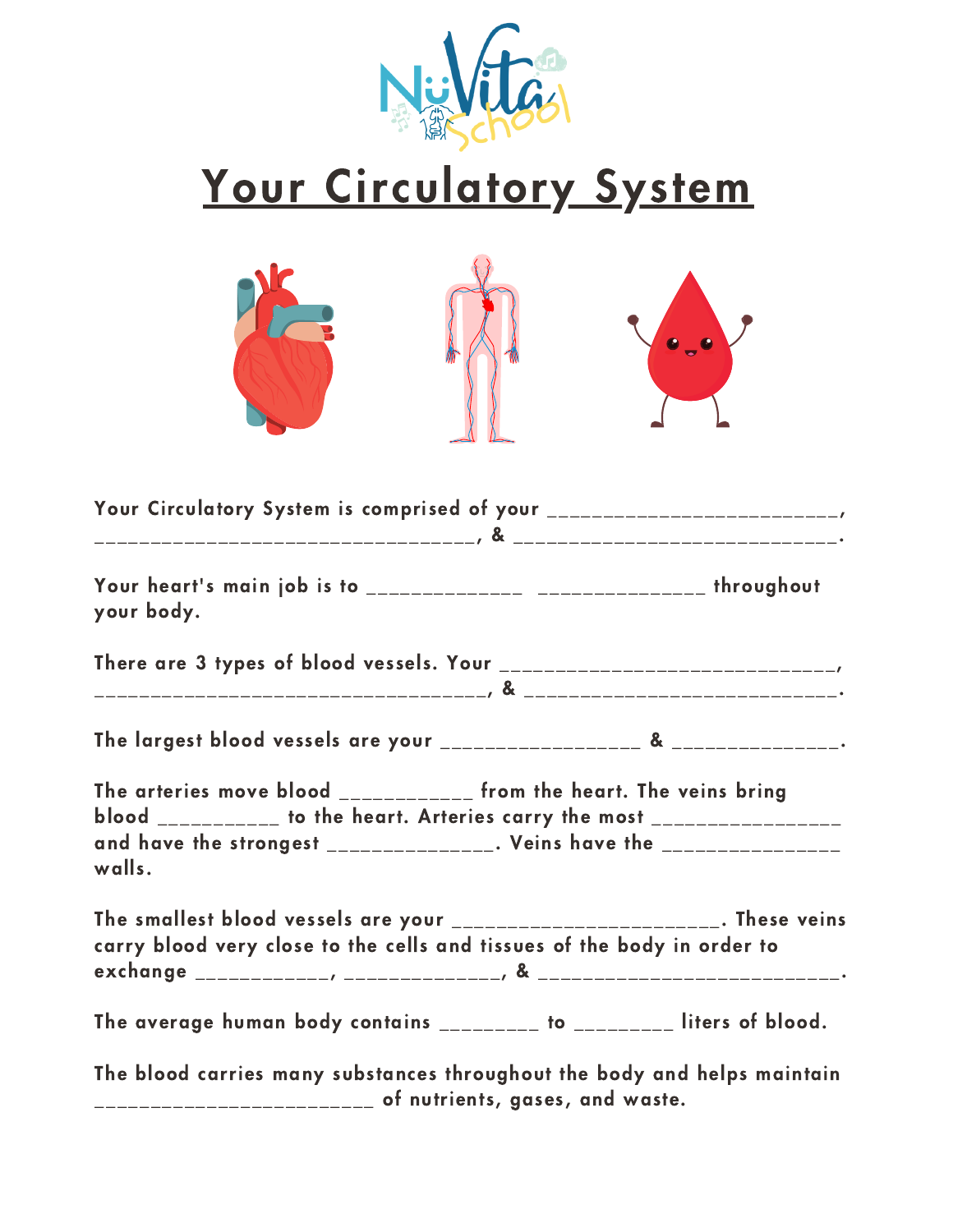

## The Circulatory System of Music: Rhythm

We already learned that music has a beat, similar to your heart maintaining a steady beat as it pumps blood through your body.

Just like the body has different sizes of blood vessels to transport blood throughout the body, music has different lengths of \_\_\_\_\_\_\_\_\_\_\_\_\_ to carry the music forward throughout the piece of music.

As we learn together, write the names of the notes underneath each. Also, write how many beats each note gets on the second line.

The first three notes are similar to your arteries and veins because they are longer notes.

The last note we are learning is the \_\_\_\_\_\_\_\_\_\_\_\_\_\_ note. This note is special because it gets **the contract of the set of the set of the set of the set of the set of the set of the s** is worth a set of a beat.

Any notes smaller than a quarter note are similar to your capillaries because they are the smallest notes.

Just like the different blood vessels have different reasons for being different sizes, it's important to have different lengths of notes for different reasons. Listen to how a song sounds if we keep all the notes the same length.

Just like blood is in charge of maintaining homeostasis, music is balanced by having \_\_\_\_\_\_\_\_\_\_\_\_\_\_\_\_\_ to keep notes and beats organized.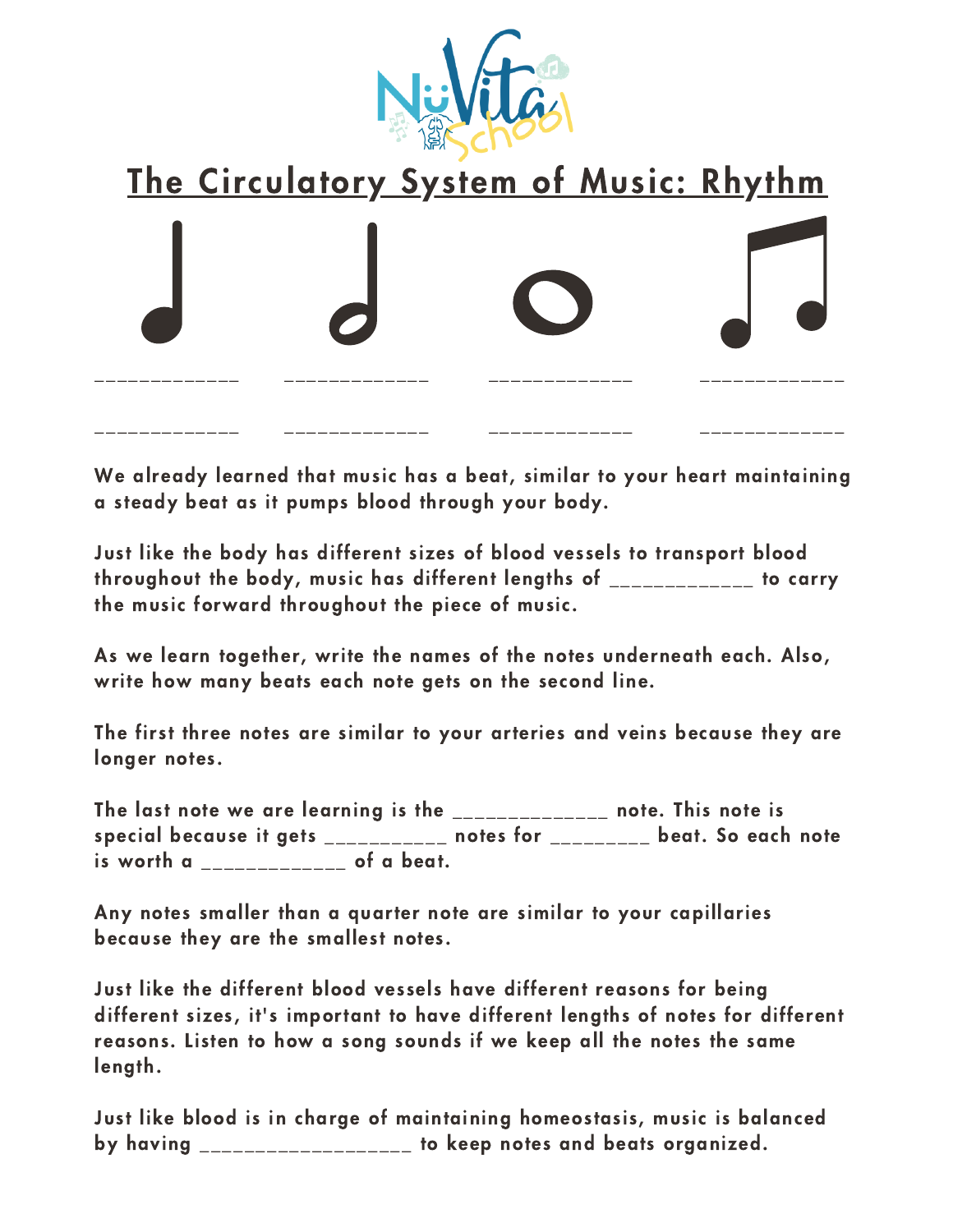

1) Here is a line of music. It is divided into measures with 4 (heart) beats in each measure. Practice clapping a steady beat as you say "ta" "ta" "ta" "ta" for each quarter note.



2) Here is another line of music. Practice clapping once for each half note as you say "ta-a" "ta-a" "ta-a" "ta-a".



3) Here is another line of music. Practice clapping once for each whole note as you say "taa-a-a" "ta-a-a-a".



4) Here is another line of music. Practice clapping once for each eighth note as you say "titi" "ti-ti" "ti-ti" "ti-ti".



5) Now you get to write your own rhythm! Use a mix of notes, but remember how many beats each gets. Quarter note=one, half note=two, whole note=four, eighth note=half.